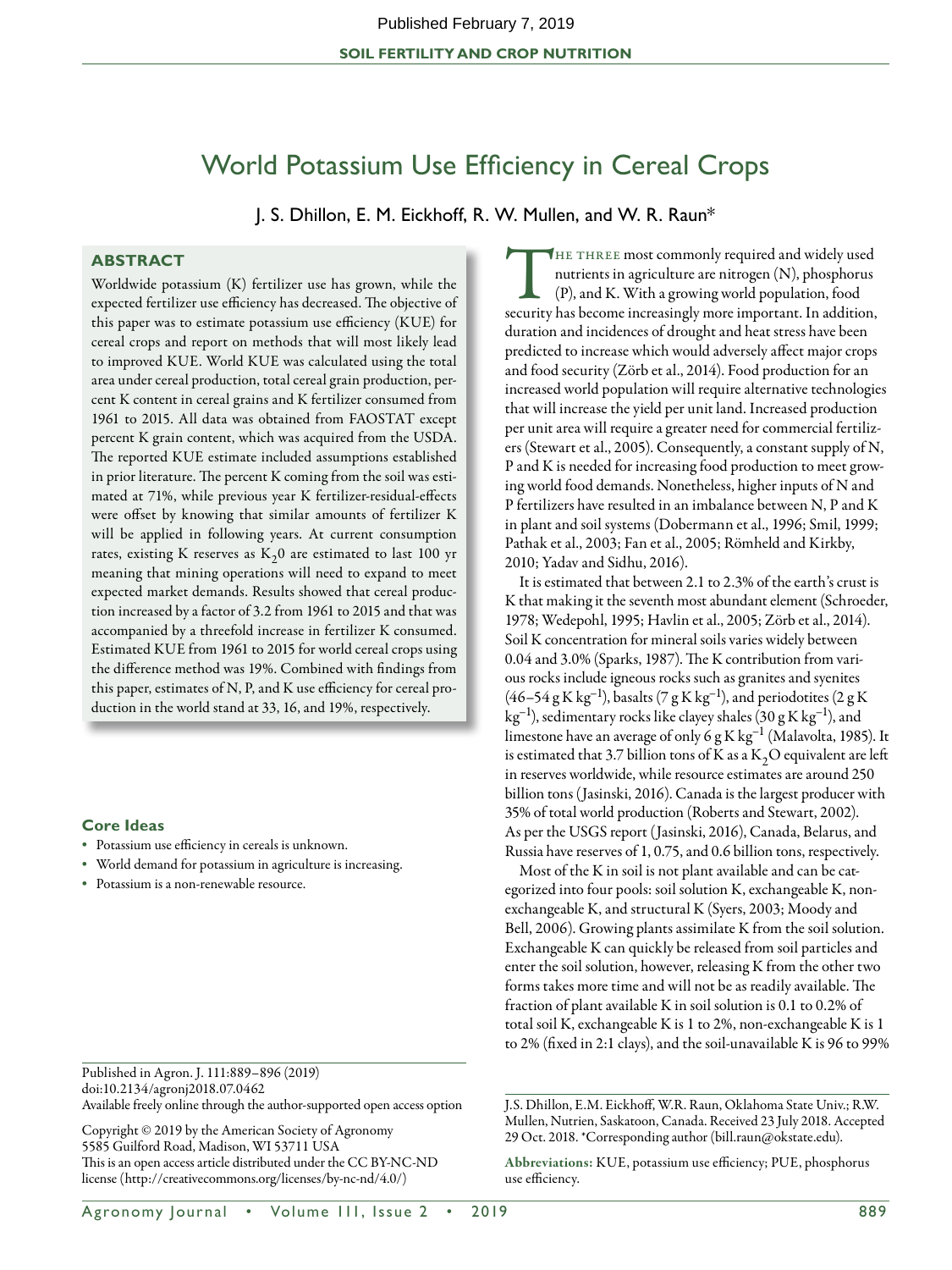(Sparks 1987; Wang et al., 2010; Britzke et al., 2012; Sardans and Peñuelas, 2015). Work by Syers (2003), Römheld and Kirkby (2010), and Yadav and Sidhu (2016) illustrate detailed cycles of K in soils. The K availability varies with soil types and is mainly affected by physical (the type and amount of clay and organic matter), chemical, and biological properties of the soil. Also, K in soils is influenced by the nature of the actual parent material, degree of weathering, addition of manures and fertilizers, leaching, erosion, and crop removal.

Soils around the globe are often found to be K deficient. One-fourth of arable soils and three-fourths of paddy soils are deficient in K in China (Rengel and Damon, 2008; Römheld and Kirkby, 2010). Similar trends were noted for wheat production in southwestern Australia, where K deficiencies have also increased (Rengel and Damon, 2008; Römheld and Kirkby, 2010). Yadav and Sidhu (2016) noted that 72% of agricultural soils in India require immediate K fertilization for improved crop production. The soils where K deficiency predominantly occurs are acid sandy soils, waterlogged soils, and saline soils (Mengel and Kirkby, 2001).

One of the main reasons for K deficiency is biomass removal from the soil in the form of grain, straw, or hay (Smil, 1999). Leaching and erosion of K also contribute toward reduced soil K content (Rengel and Damon 2008). Dobermann (2007) deduced that K fertilizer use has declined in recent years leading to deficient soils, as K removed is not adequately replaced. Smil (1999) documented that K fertilizers are applied only to replenish 35% of the K removed. Additionally, Manning (2015) reported that K mining from soil far exceeds the counterbalancing inputs, typically less than 10% of K removal.

Potassium is the most abundant cation in plants and plays an important role in agricultural production systems. Potassium has been noted to assist with resistance against pests and diseases, photosynthesis, osmoregulation, enzyme activation, protein synthesis, ion homoeostasis and stability between monovalent and divalent cations (Bhandal and Malik, 1988; Zhao et al., 2001; Mengel and Kirkby, 2001; Brar and Tiwari, 2004; Kanai et al., 2007; Amtmann et al., 2008). In addition, K helps with plant turgor, stress tolerance, enzyme stimulation in crops, and is needed for crop growth and development (Marschner, 2011; Zörb et al., 2014). Furthermore, K fertilization could improve N and P use efficiency, as well as productivity and quality of agriculture production (Epstein and Bloom, 2005). Additional comprehensive information on K in plants is presented in (Römheld and Kirkby, 2010; Zörb et al., 2014) and textbooks on plant nutrition (Marschner 2011; Mengel and Kirkby, 2001; Epstein and Bloom 2005).

The major form of K fertilizer that is used is potassium chloride (KCl), it is a natural mineral mined from deep deposits. Other commercially available sources include potassium sulfate and potassium nitrate, which are side products from KCl mining (Zörb et al., 2014). Typically, one application is sufficient as K is adsorbed to clay minerals; however, in light textured soils it is efficient to have two to three split applications (Annadurai et al., 2000). Niu et al. (2013) noted increased yields and further improvement in N and P use efficiency with K fertilization. The yield response to K depends on N and P nutrition, and this interaction is normally positive (Bruns and Ebellhar, 2006; Wang et al., 2007; Duncan et al., 2018)

Cakmak and Schjoerring (2008) noted that despite the importance of K in crop production there has been little published work on K. The world N use efficiency for cereal crops was determined to be 33% (Raun and Johnson, 1999) while that for P was 16% (Dhillon et al., 2017). Nonetheless, similar estimates for K in cereal crops have not been published. Nutrient use efficiency is important for all elements so as to delineate a point of reference for future improvement. The objective of this work was to calculate the global KUE for cereal crops, using methods used to estimate N and P use efficiencies.

## **Materials and Methods**

World values were derived over a 55-yr period that included harvested area (ha), area under cereal production (ha), cereal production quantity (Mg), and fertilizer K consumption (Mg) using the FAOSTAT database (FAO, 2016). Cereal crops for this study included maize (*Zea mays* L.), rice (*Oryza sativa* L.), wheat (*Triticum aestivum* L.), sorghum (*Sorghum bicolor* L.), barley (*Hordeum vulgare* L.), millet (*Pennisetum glacum* L.), oats (*Avena sativa* L.), rye (*Secale cereale* L.), triticale (*Triticale hexaploide* L.) and "other cereal crops". These other cereal crops were canary seeds (*Phalaris canariensis*), buckwheat (*Fagopyrum esculentum* Moench), fonio (*Digitaria exilis* stapf), mixed grains, and quinoa (*Chenopodium quinoa*). Even though K availability from manure is 100% (Eghball et al., 2002) due to inaccessible manure consumption data globally, the KUE was only calculated for inorganic fertilizer K inputs.

This work used world-statistics available from FAOSTAT and used similar methods reported by Raun and Johnson (1999) and Dhillon et al. (2017). This methodology embodied the relationship between fertilizer consumed by cereal crops and the amount of K removed in the grain. To determine global KUE for cereal crops, the difference method was used as in the following equation:

$$
KUE = \frac{K uptake in cereal grain - K removed from soil}{K applied as fertilizer to cereal crops} \times 100
$$

Potassium fertilizer consumption in cereal crops was calculated based on the ratio of harvested area under cereal crop production as compared to the total world harvested area. The fraction of total world harvest area, specifically under cereal production, was multiplied by the total K fertilizer consumption, to obtain K fertilizer used in cereal crops. Cereal grain K uptake was calculated using crop specific grain K content obtained from the USDA Plants Database (USDA, 2016). Cereal grain K uptake (Mg) was calculated by multiplying the crop specific grain K content, by the production quantity of that given crop. An average grain K content was used for "other cereal crops". Potassium removed from the soil was calculated based on the average fertilizer recovery reported in Table 1. To calculate K removed from the soil, cereal grain K uptake was multiplied by 71%. This value from the soil was based on average KUE of 29% based on estimates for agronomic KUE and internal KUE reported in literature for maize, rice and wheat and further delineated in Table 1.

The sum of total area and production for different countries for each year was calculated for each crop. These were further used to calculate average area and production of each cereal. The *summary* and *means* procedures in SAS 9.4 (SAS Institute, 2011) were used to calculate descriptive statistics.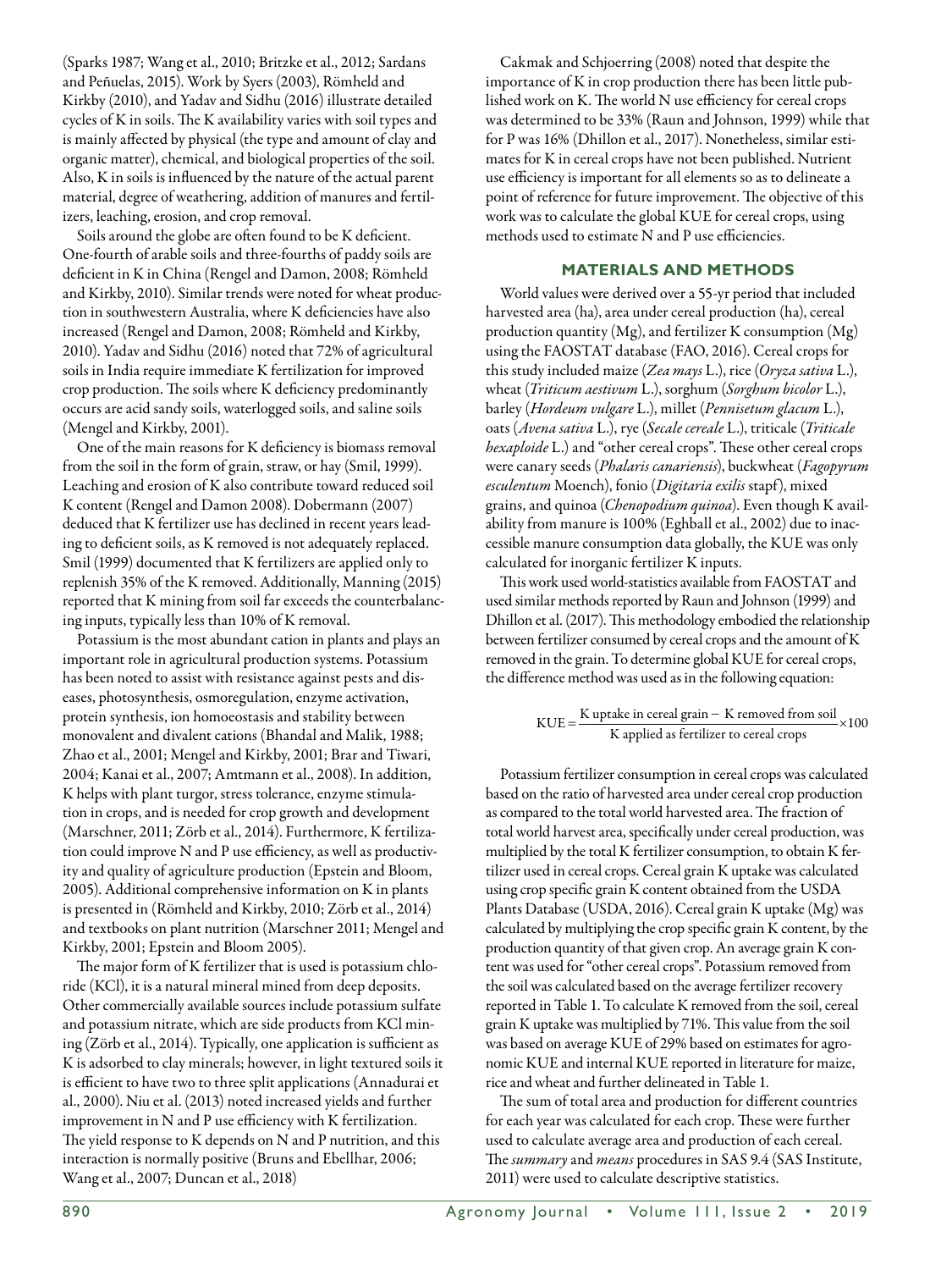|  |  | Table 1. Published studies reporting K fertilizer recovery in cereal crops. |  |  |  |
|--|--|-----------------------------------------------------------------------------|--|--|--|
|  |  |                                                                             |  |  |  |

| Crop            | Description                                               | Reported agronomic<br>K efficiency <sup>+</sup>      | Reported recovery<br>K efficiency‡        | Reference                |
|-----------------|-----------------------------------------------------------|------------------------------------------------------|-------------------------------------------|--------------------------|
|                 |                                                           |                                                      | %                                         |                          |
| Wheat           | K rates of 51, 102, and 154 ( $kg$ ha <sup>-1</sup> )     | 6.1, 5.9, 3.1                                        | 23.7, 19.0, 13.3                          | (Zhan et al., 2016)      |
| Wheat           | 5-yr experiment                                           | 5.4                                                  | 50.5, 55.0, 41.8, 36.4                    | (Zhang et al., 2011)     |
| Maize           | 5-yr experiment                                           | 8.0                                                  | 54.2, 90.9, 63.5, 53.7                    | (Zhang et al., 2011)     |
| Rice            | 10 long-term fertility<br>experiments with irrigated rice | 9.9, 26, 0.0, 4.5, 0.0,<br>2.9, 3.2, 0.0, 18.3, 18.2 | 37, 61, 59, 42, 68,<br>57, 76, 89, 61, 56 | (Dobermann et al., 1996) |
| Maize           | 16-yr average at 133<br>and 225 kg $K2O$ ha <sup>-1</sup> | 10.8, 4.90                                           | 37.3, 28.5                                | (Qiu et al., 2014)       |
| Rice            | 5-yr experiment<br>without residue retention              | 12.5, 9.30, 7.70                                     | 62, 54, 42                                | (Singh et al., 2018)     |
| Rice            | 5-yr experiment<br>with residue retention                 | 6.3, 4.8, 3.5                                        | 45, 46, 44                                | (Singh et al., 2018)     |
| Maize           | 5-yr experiment<br>without residue retention              | 13.8, 11.0, 9.00                                     | 51, 48, 52                                | $(Singh$ et al., 2018)   |
| Maize           | 5-yr experiment<br>with residue retention                 | 8.6, 7.1, 5.7                                        | 42, 38, 43                                | $(Singh$ et al., 2018)   |
| Average         |                                                           | 7.81                                                 | 50.58                                     |                          |
| Overall average |                                                           | 29.19                                                |                                           |                          |

† Agronomic K use efficiency (%) computed as: (grain yield in plot that received K fertilizer – control in which no K fertilizer was applied)/(fertilizer K input). ‡ Recovery K use efficiency (%) computed as: (grain yield)/(K uptake).

## **Results and Discussion**

The amount of K that remains globally is finite and is estimated to be near 3.7 billion tons as  $K<sub>2</sub>O$  reserves and 250 billion tons as resources (Jasinski, 2016). The reported potash usage was projected to increase gradually from 35.5 to 39.5 million tons  $K_2O$  in 2019, with Asia and South America accounting for most of this consumption increase (Jasinski, 2016). The average worldwide consumption of K as  $K<sub>2</sub>0$  in the last 5 yr (2011 to 2015) was 37 million tons (FAO, 2016). At that consumption rate,  $K<sub>2</sub>0$  reserves are estimated to last for 100 yr. Manning (2015), reported a decrease in the projected life of potash availability from 350 to 175 yr due to lower reserves reported in 2013 (Jasinski, 2014).

In the past 55 yr, world cereal production has increased by a factor of 3.2 whereas area under cereal production has increased only 1.1-fold from 1961 to 2015 (Fig. 1). This production increase was supplemented by a 3-fold increase in fertilizer K (Fig. 2). Since 1961, wheat area has increased by a factor of 1.1; alternatively, wheat production has more than tripled (3.3-fold) (Fig. 3). The area under cultivated maize has increased 1.7-fold while production has increased by a factor of 4.9 from 1961 to 2015 (Fig. 4). Similarly, the area under cultivated rice increased by a factor of 1.4, with production showing a 3.4-fold increase since 1961 (Fig. 5). It has been estimated that 28 to 79% of yield





Agronomy Journal • Volume 111, Issue 2 • 2019 **891** 

improvement was attributed to breeding and 21 to 48% was attributed to improved nutrient usage (Bell et al., 1995; Nalley et al., 2009). Many scholars have noted a significant cereal yield increase and found the reason to be changes in agricultural practices, increased fertilizer and pesticide use, and an increase in irrigation (Borlaug, 1983; Khush, 1999; Reynolds et al., 1999; Hafner, 2003; Battenfield et al., 2013).

The KUE values over the last 55 yr are highly variable (Fig. 6). The maximum agronomic KUE obtained was 26% and it was found in the years 1993, 1996, and 2000 (Fig. 6). Lower KUE levels of 15% were found from 1975 to 1980. On average for all 55 yr (1961 to 2015), KUE was found to be 19% (Table 2). The changes in KUE values were closely related to the quantity of fertilizer used, when higher amounts of fertilizer were used, KUE values were found to be lower. The changes in KUE followed a very similar trend reported by Dhillon et al. (2017) for phosphorus use efficiency (PUE). Lower PUE values were obtained in 1980 and 1988, alternatively, the higher PUE values were noted in years 2008 and 2009. The similar trends represent consistency in macro nutrient sales (N, P, and K), which was the same for both P and K (FAO, 2016).



Fig. 2. Fertilizer K consumption for world crops and cereal crops from 1961 to 2015.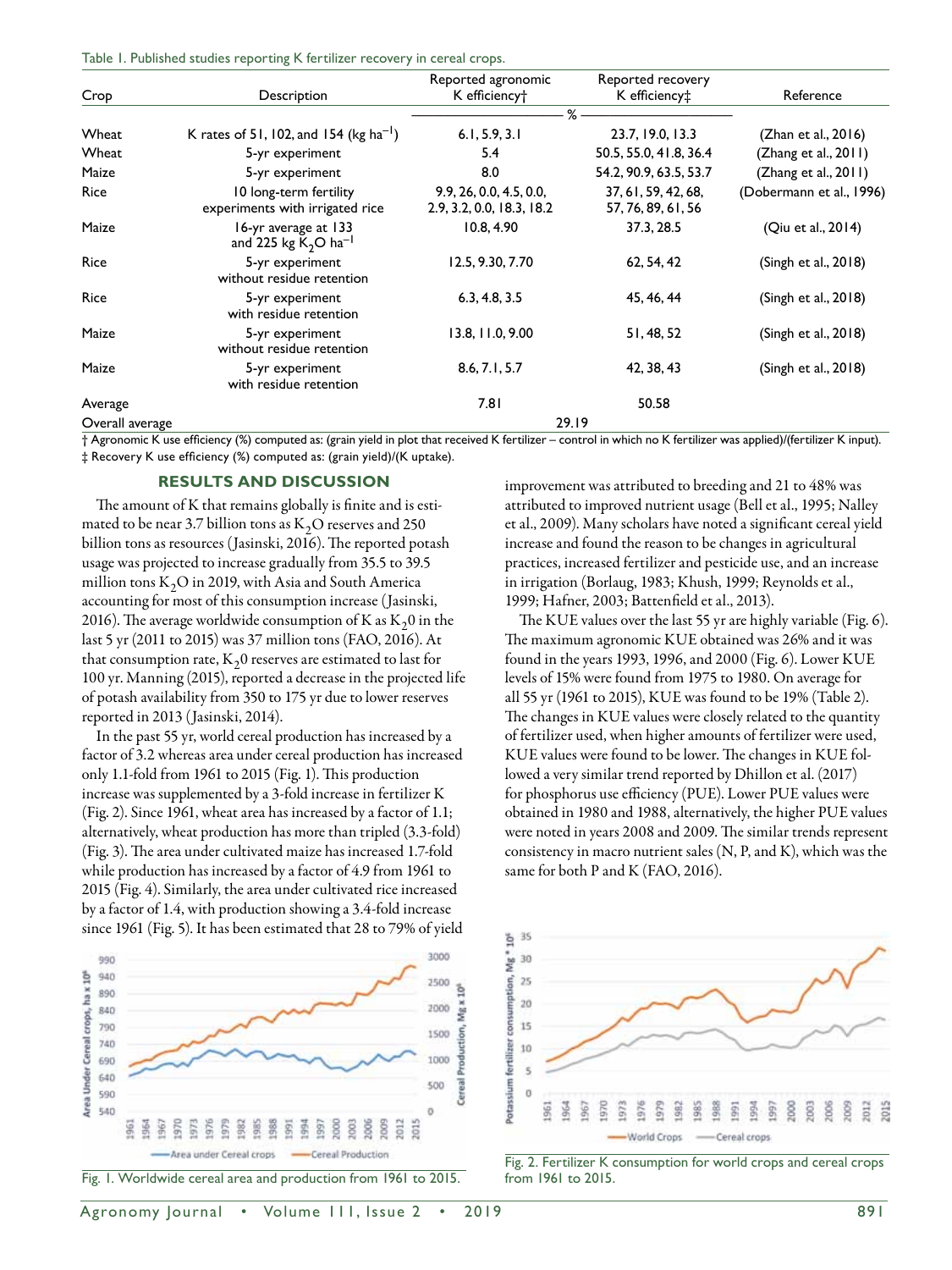



# **Strategies to Improve Potassium Use Efficiency**

Numerous researchers have pointed out the inadequacy of soil extraction methods based on exchangeable K for making fertilizer recommendations (Dobermann et al., 1996; Prasad, 2009; Römheld and Kirkby, 2010). This is especially important on soils with 2:1 clays mainly because of the contribution of slowly available K (Hinsinger, 2002). However, soil extraction methods based on exchangeable K are successful in soil without 2:1 layer silicates (Mengel and Kirkby 2001). The release of nonexchangeable K in soils increases as the concentration of solution and exchangeable K decreases (Sarkar et al., 2013). Sarkar et al. (2013) further noted that Alfisols rich in kaolinite requires frequent K fertilization under long-term cropping compared to Entisols and Inceptisols dominant in illite. Thus, it is imperative to use the right soil extraction method when making fertilizer recommendations. The ability to accurately predict K availability and the specific crop potential to extract K from soil could significantly improve the accuracy of fertilizer recommendations and thus KUE. Furthermore, Römheld and Kirkby (2010) noted that the use of site-specific information regarding the amount and quality of K-bearing minerals and weather factors affecting root growth using GIS systems could improve the final fertilizer recommendation.

Changes to current farming practices will be a key to improving K use efficiency. In soils where high K fixation occurs, more capital investments are needed to build up K reserves within the soil (Dobermann, 2007). Those areas where lower fixation of soil K occurs, the focus must be on keeping a better balance between soil K levels and K removal rates in the crop (Dobermann, 2007). This is a well-known concept, but lower technology adoption occurs in the developing world due to financial stress (Cassman et al., 1989; Dobermann, 2007).







Improving K use efficiency requires a fundamental understanding of nutrient management. The potassium fertilizer industry strongly supports the method of applying the nutrient at the right rate, at the right time, and the right place as a way to obtain optimum efficiency (Roberts, 2008). Furthermore, increased adoption of no-tillage (NT) practices imposes reconsideration of fertilizer management based on an investigation in tilled soils (Duiker and Beegle, 2006). The distribution and availability of essential nutrients are different in NT compared to conventional tillage (CT) systems. With lower initial K fertility and low residue levels, banding K fertilizer has proven to have a yield advantage over surface-broadcast methods (Yibirin, 1993). Also, in areas receiving lower rainfall, maize yields can be increased with deeper placement of K (Bordoli and Mallarino, 1998).

Furthermore, increasing the mobility of K in the soil could improve its availability (Shin, 2014). Enrichment of beneficial microorganisms may also offer an improvement in K availability in soil (Shin, 2014; Yadav and Sidhu, 2016; Ahmad et al., 2016). Yadav and Sidhu (2016) noted that the secretion of organic acids like citric, oxalic and tartaric acids by K solubilizing microorganisms could improve K release from K-bearing minerals. They also noted K solubilizing microorganisms as a cost-effective and environmental-friendly way to improve K availability and thus KUE.

Leaching can be a cause of low KUE in coarse textured soils. One of the ways to improve KUE is via the use of split applications during the growing season which simultaneously reduces K loss due to leaching (Baligar and Bennett, 1986b; Kolar and Grewal, 1994; Römheld and Kirkby 2010). Split application of K increased rice yields by 14.5% in an experiment conducted to study the response of two high-yielding cultivars on silty clay loam soils (Pal et al., 2000). It was further noted that split applied K in



Fig. 6. Historical estimates of world potassium use efficiency (KUE) from 1961 to 2015 for cereal crops.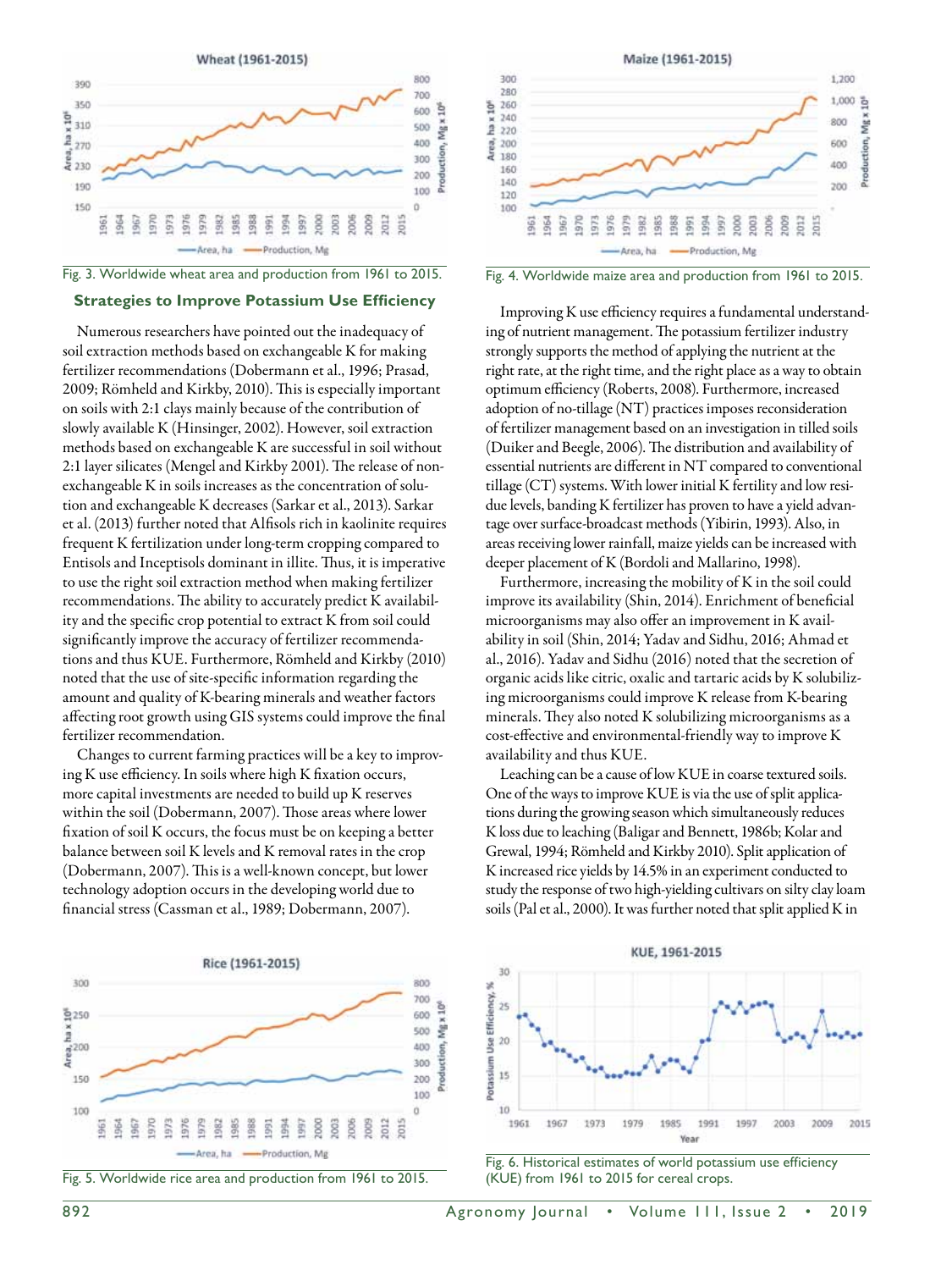| ficiency (KUE) averaged over 55 yr (FAO, 2016). |               |                                |
|-------------------------------------------------|---------------|--------------------------------|
| Commodities and computations                    | Amount        | Variable                       |
| World harvested area, ha                        |               |                                |
| Maize                                           | 134,001,535   |                                |
| Rice                                            | 144,586,625   |                                |
| Wheat                                           | 220,909,448   |                                |
| Sorghum                                         | 45,333,785    |                                |
| <b>Barley</b>                                   | 65,856,938    |                                |
| Millet                                          | 38,125,892    |                                |
| Oats                                            | 21,105,674    |                                |
| Rye                                             | 14,687,598    |                                |
| <b>Triticale</b>                                | 1,950,278     |                                |
| Other cereals                                   | 7,062,529     |                                |
| Cereal harvested area                           | 693,620,302   | A                              |
| Total harvested area                            | 1,147,570,987 | B                              |
| World area under cereal production              | 60%           | $C = (A/B) \times 100$         |
| World fertilizer K consumption, Mg              |               |                                |
| Total                                           | 19,471,294    | D                              |
| Cereal crops                                    | 11,682,776    | $E = C \times D$               |
| Production quantity, Mg                         |               |                                |
| Maize                                           | 510,661,922   |                                |
| Rice                                            | 481,582,363   |                                |
| Wheat                                           | 495, 193, 028 |                                |
| Sorghum                                         | 59,851,529    |                                |
| <b>Barley</b>                                   | 141,814,194   |                                |
| Millet                                          | 28, 107, 717  |                                |
| Oats                                            | 37,289,169    |                                |
| Rye                                             | 25,570,189    |                                |
| <b>Triticale</b>                                | 6,971,478     |                                |
| Other cereals                                   | 16,125,690    |                                |
| Total world cereal production                   | 1,803,167,279 | F                              |
| World cereal grain K removal, Mg                |               |                                |
| Maize                                           | 1,758,720     |                                |
| Rice                                            | 2,182,531     |                                |
| Wheat <sup>+</sup>                              | 2,317,503     |                                |
| Sorghum                                         | 231,446       |                                |
| Barley‡                                         | 759,651       |                                |
| Millet§                                         | 114,108       |                                |
| Oats¶                                           | 164,855       |                                |
| Rye                                             | 132,658       |                                |
| Triticale                                       | 39,737        |                                |
| Other cereals                                   | 73,906        |                                |
| Total                                           | 7,775,117     | G                              |
| Grain K uptake coming from soil#                | 5,505,560     | $\overline{H}$                 |
| Potassium use efficiency                        | 19%           | $[(G - H)/E] \times 100 = KUE$ |

Table 2. World harvested area, consumption of K fertilizers for cereal production, K removed in grain and estimated potassium use ef-

† Wheat: average of wheat-bread-hard-red-spring, wheat-bread-hard-red-winter, wheat-bread-soft-red winter, wheat-bread-soft-white winter, wheat Durum and wheat-spelled.

‡ Barley: average of 2 row crops, 6 row crops (excluding Pacific coast) and 6 row crops (Pacific coast only).

§ Millet: average of foxtail, pearl, and porso.

¶ Oat: average of Pacific coast only and excluding Pacific coast.

# *H* = *G* × 0.708 (based on 29.19% estimate of KUE reported in Table 1).

wheat could improve N uptake and increase grain yields (Lu et al., 2014). Additionally, foliar application of K has been found to improve grain yield and drought tolerance in wheat (Aown et al., 2012). When possible, placing nutrients on the leaves of plants can be an incredibly efficient method of application, in addition to providing disease control (Mann et al., 2004). It should be noted that foliar K is still somewhat controversial. Sandy soils are prone

to K leaching resulting in low KUE in agriculture systems (Rengel and Damon, 2008). Liming acid soils can improve cation exchange capacity (CEC) and neutralize aluminum toxicity. This increase in CEC can be beneficial in reducing K leaching losses by reducing the soil solution concentration of K (Baligar and Bennett, 1986a).

Under excessive K supply and availability, K is prone to luxurious uptake, which leads to decreased KUE. Luxury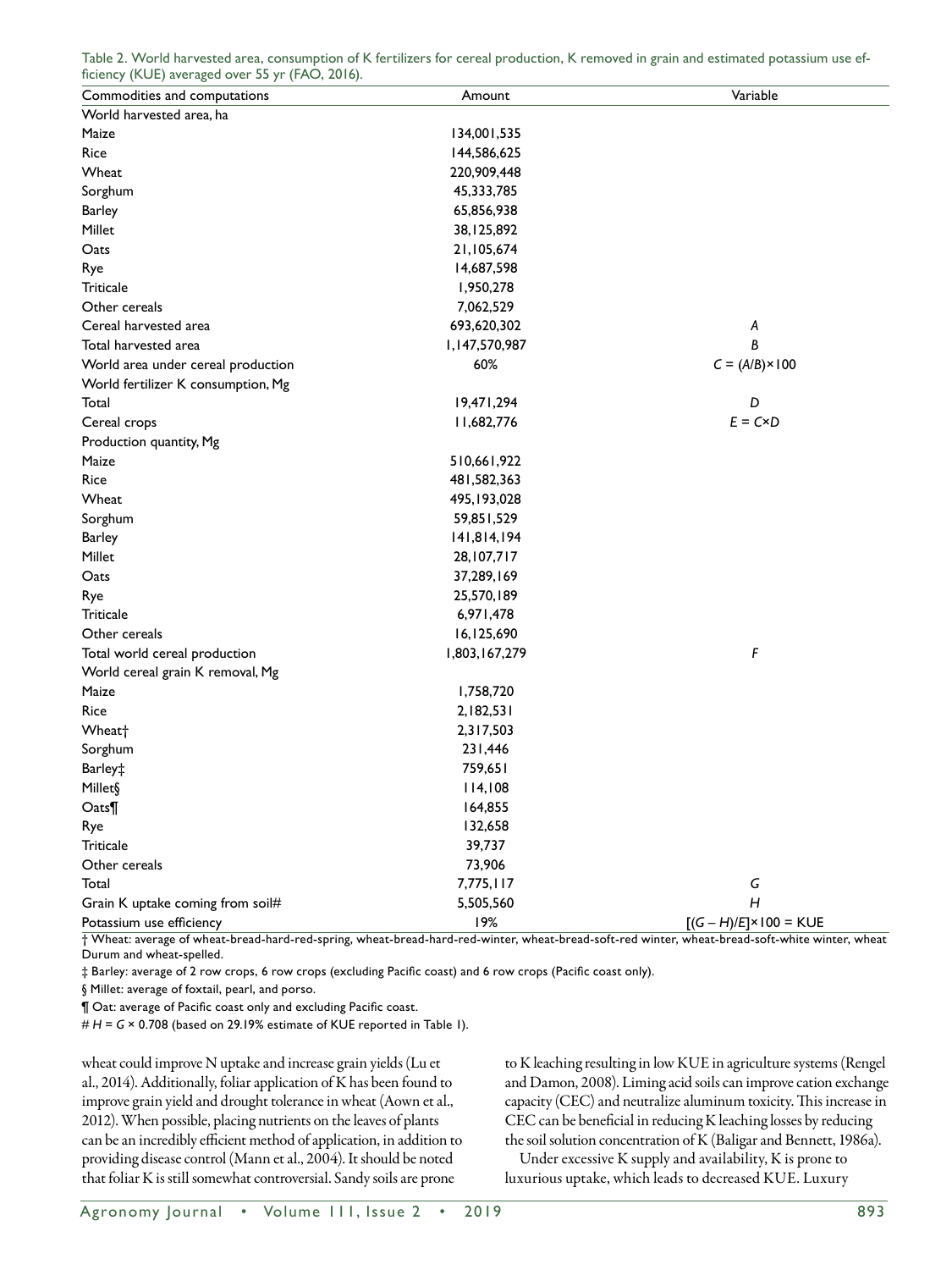#### **References**

consumption uptake does not result in yield gains. Zhan et al. (2016) reported that KUE was reduced from 19 to 13.3% when the K rate was increased from 102 to  $154$  kg ha<sup>-1</sup>. Following local soil test recommendations has always afforded improved use efficiency, while avoiding over application. However, first and foremost, the value and need for soil testing must always be communicated. Applying optimum rates of K can also improve KUE. Moreover, recent studies have demonstrated that remote sensing (hyperspectral) could be used to accurately predict K content, which could be used for optimum K fertilizer application (Pimstein et al., 2011; Mahajan et al., 2014).

Another major reason for lower KUE is complete removal of crop residue. Close to 75 to 80% of K removed from the soil is retained in non-grain crop residues (Singh et al., 2018). Improved crop residue and organic waste management aids in avoiding K depletion (Bijay-Singh et al., 2004; Öborn et al., 2005). Furthermore, crop K requirements could be improved by retention of crop residue (Yadvinder-Singh et al., 2010; Singh et al., 2018) further improving KUE. Also, low KUE is encountered due to lower fertilizer consumption in Africa, which only consumes 1.5% of world potash fertilizer production (Manning, 2015). Mueller et al. (2012) noted that with a 35% increase in K fertilizer consumption, 73% underachieving areas in Sub-Saharan Africa could improve yields.

## **Conclusions**

The objective of this study was to calculate KUE in cereal crops using previously published methods for NUE and PUE. Also, the lifespan of K reserves as  $K_2$ 0, at the current consumption rate is estimated at 100 yr meaning that mining operations will need to expand to other known deposits to keep up with growing demand. In the past 55 yr, cereal production has increased by a factor of 3.2, with a threefold increase in fertilizer K consumption. Using the difference method, KUE for cereal crop production in the world was estimated to be 19%. This study provides an estimated world value needed for comparison, and for future improvements in KUE. World cereal crop estimated KUE was 19% and that emphasizes the need to develop improved fertilization methods and production practices that further conserve this non-renewable natural resource. Estimates of N, P, and K use efficiency for world cereal production are reported at 33, 16, and 19%.

#### **Acknowledgments**

The authors thank the Oklahoma Agriculture Experiment Station, and Nutrien, Saskatoon, SK Canada for funding this research project.

## **Conflict of Interest**

The mention of any trademarked products or equipment utilized in this experiment was for research purposes only and does not act as an endorsement by Oklahoma State University. The authors and Oklahoma State University have no direct financial relation with any of the named manufacturers, thus the authors declare there is no conflict of interest regarding the publication of this manuscript.

- Ahmad, M., S.M. Nadeem, M. Naveed, and Z.A. Zahir. 2016. Potassiumsolubilizing bacteria and their application in agriculture in Potassium solubilizing microorganisms for sustainable agriculture. Springer, New Delhi. p. 293–313. doi:10.1007/978-81-322-2776-2\_21
- Amtmann, A., S. Troufflard, and P. Armengaud. 2008. The effect of potassium nutrition on pest and disease resistance in plants. Physiol. Plant. 133:682–691.
- Annadurai, K., P. Palaniappan, P. Masilamani, and R. Kavimani. 2000. Split application of potassium on rice: A review. Agric. Rev. 21:36–44.
- Aown, M., S. Raza, M.F. Saleem, S.S. Anjum, T. Khaliq, and M.A. Wahid. 2012. Foliar application of potassium under water deficit conditions improved the growth and yield of wheat (*Triticum aestivum* L.). J. Anim. Plant Sci. 22:431–437.
- Baligar, V.C., and O.L. Bennett. 1986a. Outlook on use efficiency in the tropics. Fert. Res. 10:83–96. doi:10.1007/BF01073907
- Baligar, V.C., and O.L. Bennett. 1986b. NPK-fertilizer efficiency. A situation analysis for the tropics. Fert. Res. 10:83–96. doi:10.1007/ BF01073907
- Battenfield, S.D., A.R. Klatt, and W.R. Raun. 2013. Genetic yield potential improvement of semidwarf winter wheat in the Great Plains. Crop Sci. 53:946–955. doi:10.2135/cropsci2012.03.0158
- Bell, M.A., R.A. Fischer, D. Byerlee, and K. Sayre. 1995. Genetic and agronomic contributions to yield gains: A case study for wheat. Field Crops Res. 44:55–65. doi:10.1016/0378-4290(95)00049-6
- Bhandal, I.S., and C.P. Malik. 1988. Potassium estimation, uptake, and its role in the physiology and metabolism of flowering plants. Int. Rev. Cytol. 110:205–254. doi:10.1016/S0074-7696(08)61851-3
- Bijay-Singh, Yadvinder-Singh, P. Imas, and X. Jian-Chang. 2004. Potassium nutrition of the rice-wheat cropping system. Adv. Agron. 81:203–259.
- Bordoli, J.M., and A.P. Mallarino. 1998. Deep and shallow banding of phosphorus and potassium as alternatives to broadcast fertilization for no-till corn. Agron. J. 90:27–33. doi:10.2134/agronj1998.0002 1962009000010006x
- Borlaug, N.E. 1983. Contributions of conventional plant breeding to food production. Science 219:689–693. doi:10.1126/ science.219.4585.689
- Brar, M.S., and K.N. Tiwari. 2004. Boosting seed cotton yields in Punjab with potassium: A review. Better Crops Plant Food 88:28–31.
- Britzke, D., L.S. da Silva, D.F. Moterle, D. Rheinheimer, and E.C. Bortoluzzi. 2012. A study of potassium dynamics and mineralogy in soils from subtropical Brazilian lowlands. J. Soils Sediments 12:185– 197. doi:10.1007/s11368-011-0431-7
- Bruns, H.A., and M.W. Ebellhar. 2006. Nutrient uptake of maize affected by nitrogen and potassium fertility in a humid subtropical environment. Commun. Soil Sci. Plant Anal. 37:275–293. doi:10.1080/00103620500408829
- Cakmak, I., and J.K. Schjoerring. 2008. Special topics in potassium and magnesium research. Physiol. Plant. 133:623–623. doi:10.1111/j.1399-3054.2008.01146.x
- Cassman, K.G., B.A. Roberts, T.A. Kerby, D.C. Bryant, and S.L. Higashi. 1989. Soil potassium balance and cumulative cotton response to annual potassium additions on a vermiculitic soil. Soil Sci. Soc. Am. J. 53:805–812. doi:10.2136/sssaj1989.03615995005300030030x
- Dhillon, J., G. Torres, E. Driver, B. Figueiredo, and W.R. Raun. 2017. World phosphorus use efficiency in cereal crops. Agron. J. 109:1670– 1677. doi:10.2134/agronj2016.08.0483
- Dobermann, A. 2007. Nutrient use efficiency—measurement and management. Workshop on Fertilizer Best Management Practices. Proc. of International Fertilizer Industry Association (IFA). 7–9 Mar. 2007. Brussels, Belgium.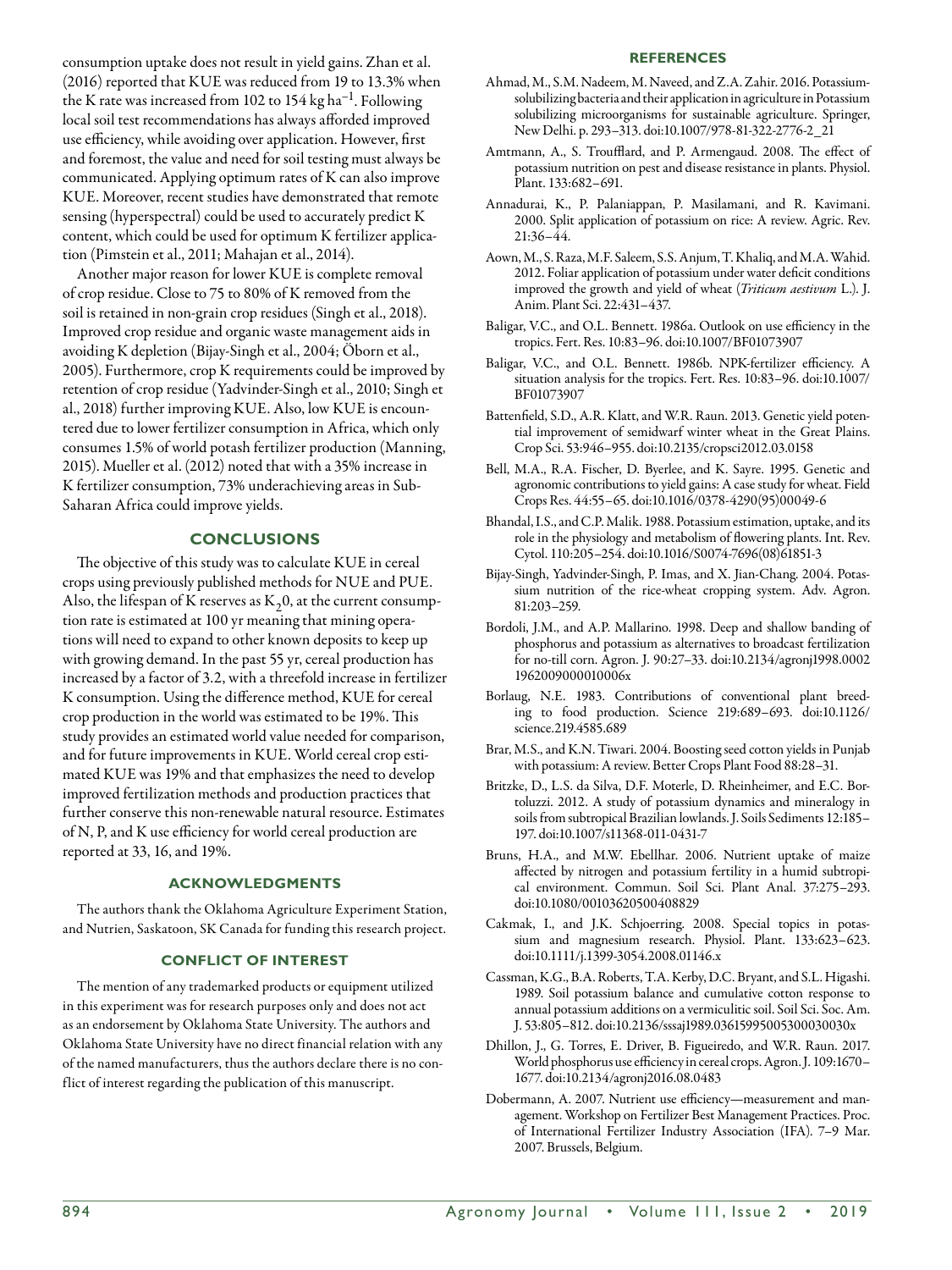- Dobermann, A., P.C.S. Cruz, and K.G. Cassman. 1996. Fertilizer inputs, nutrient balance, and soil nutrient-supplying power in intensive, irrigated rice systems. I. Potassium uptake and K balance. Nutr. Cycling Agroecosyst. 46:1–10. doi:10.1007/BF00210219
- Duiker, S.W., and D.B. Beegle. 2006. Soil fertility distributions in longterm no-till, chisel/disk and moldboard plow/disk systems. Soil Tillage Res. 88:30–41. doi:10.1016/j.still.2005.04.004
- Duncan, E.G., C.A. O'Sullivan, M.M. Roper, J.S. Biggs, and M.B. Peoples. 2018. Influence of co-application of nitrogen with phosphorus, potassium and sulphur on the apparent efficiency of nitrogen fertilizer use, grain yield and protein content of wheat. Field Crops Res. 226:56–65. doi:10.1016/j.fcr.2018.07.010
- Eghball, B., B.J. Wienhold, J.E. Gilley, and R.A. Eigenberg. 2002. Mineralization of manure nutrients. J. Soil Water Conserv. 57:470–473.
- Epstein, E., and A.J. Bloom. 2005. Mineral nutrition of plants: Principles and perspectives. 2nd ed. Sinauer Associates, Inc., Sunderland, MA.
- Fan, T.L., B.A. Stewart, W.A. Payne, Y. Wang, J.J. Luo, and Y.F. Gao. 2005. Long-term fertilizer and water availability effects on cereal yield and soil chemical properties in northwest China. Soil Sci. Soc. Am. J. 69:421–428. doi:10.2136/sssaj2004.0150
- Food and Agriculture Organization (FAO). 2016. FAOSTAT: Statistics database. Food and Agriculture Organization, Rome. http://faostat3.fao.org/home/E/ (accessed 16 Mar. 2018).
- Hafner, S. 2003. Trends in maize, rice, and wheat yields for 188 nations over the past 40 years: A prevalence of linear growth. Agric. Ecosyst. Environ. 97:275–283. doi:10.1016/S0167-8809(03)00019-7
- Havlin, J.L., J.D. Beaton, S.L. Tisdale, and W.L. Nelson. 2005. Soil fertility and fertilizers: An introduction to nutrient management. Pearson Prentice Hall, New Jersey.
- Hinsinger, P. 2002. Potassium. In: R. Lal, editor, Encyclopedia of soil science. Marcel Dekker Inc., New York.
- Jasinski, S.M. 2014. Potash. In: Minerals yearbook, 2014. USGS, Reston, VA. p. 124–123. https://minerals.usgs.gov/minerals/pubs/commodity/potash/mcs-2014-potas.pdf(verified 10 Jan. 2019).
- Jasinski, S.M. 2016. Phosphate rock. In: Mineral commodity summaries, January 2016. USGS, Reston, VA. p. 124–125. https://minerals. usgs.gov/minerals/pubs/mcs/2016/mcs2016.pdf (verified 10 Jan. 2019).
- Kanai, S., K. Ohkura, J.J. Adu-Gyamfi, P.K. Mohapatra, N.T. Nguyen, H. Saneoka, and K. Fujita. 2007. Depression of sink activity precedes the inhibition of biomass production in tomato plants subjected to potassium deficiency stress. J. Exp. Bot. 58:2917–2928. doi:10.1093/ jxb/erm149
- Khush, G.S. 1999. Green revolution: Preparing for the 21st century. Genome 42:646–655. doi:10.1139/g99-044
- Kolar, J.S., and H.S. Grewal. 1994. Effect of split application of potassium on growth, yield and potassium accumulation by soybean. Fert. Res. 39:217–222. doi:10.1007/BF00750249
- Lu, Q., D. Jia, Y. Zhang, X. Dai, and M. He. 2014. Split application of potassium improves yield and end-use quality of winter wheat. Agron. J. 106:1411–1419. doi:10.2134/agronj13.0202
- Mahajan, G.R., R.N. Sahoo, R.N. Pandey, V.K. Gupta, and D. Kumar. 2014. Using hyperspectral remote sensing techniques to monitor nitrogen, phosphorus, sulphur and potassium in wheat (*Triticum aestivum* L.). Precis. Agric. 15:499–522. doi:10.1007/ s11119-014-9348-7
- Malavolta, E. 1985. Potassium status of tropical and subtropical region soils. In: R.D. Munsun, editor, Potassium in agriculture. ASA, CSA, and SSSA, Madison, WI. p. 163–200.
- Mann, R.L., P.S. Kettlewell, and P. Jenkinson. 2004. Effect of foliarapplied potassium chloride on septoria leaf blotch of winter wheat. Plant Path. 53:653–659. doi:10.1111/j.1365-3059.2004.01063.x
- Manning, D.A. 2015. How will minerals feed the world in 2050? Proc. Geol. Assoc. 126:14–17.
- Marschner, H. 2011. Marschner's mineral nutrition of higher plants. Academic Press, New York.
- Mengel, K., and E.A. Kirkby, editors. 2001. Principles of plant nutrition, 5th ed. Kluwer Acad. Publishers, Dordrecht, the Netherlands. p. 849 doi:10.1007/978-94-010-1009-2
- Moody, P.W., and M.J. Bell. 2006. Availability of soil potassium and diagnostic soil tests. Aust. J. Soil Res. 44:265–275. doi:10.1071/SR05154
- Mueller, N.D., J.S. Gerber, M. Johnston, D.K. Ray, N. Ramankutty, and J.A. Foley. 2012. Closing yield gaps through nutrient and water management. Nature 490:254. doi:10.1038/nature11420
- Nalley, L., A. Barkley, and K. Sayre. 2009. Photothermal quotient specifications to improve wheat cultivar yield component models. Agron. J. 101:556–563. doi:10.2134/agronj2008.0137x
- Niu, J.F., W.F. Zhang, S.H. Ru, X.P. Chen, K. Xiao, X.Y. Zhang, M. Assaraf, P. Imas, H. Magen, and F.S. Zhang. 2013. Effects of potassium fertilization on winter wheat under different production practices in the North China Plain. Field Crops Res. 140:69–76. doi:10.1016/j.fcr.2012.10.008
- Öborn, I., Y. Andrist-Rangel, M. Askekaard, C.A. Grant, C.A. Watson, and A.C. Edwards. 2005. Critical aspects of potassium management in agricultural systems. Soil Use Manage. 21:102–112.
- Pal, S., S.K. Ghosh, and A.K. Mukhopadhyay. 2000. Split application of potassium on rice (*Oryza sativa*) in coastal zone of West Bengal. Indian J. Agron. 45:575–579.
- Pathak, H., P.K. Aggarwal, R.P. Roetter, N. Kalra, S.K. Bandyopadhaya, S. Prasad, and H. van Keulen. 2003. Modelling the quantitative evaluation of soil nutrient supply, nutrient use efficiency, and fertilizer requirements of wheat in India. Nutr. Cycling Agroecosyst. 65:105–113. doi:10.1023/A:1022177231332
- Pimstein, A., A. Karnieli, S.K. Bansal, and D.J. Bonfil. 2011. Exploring remotely sensed technologies for monitoring wheat potassium and phosphorus using field spectroscopy. Field Crops Res. 121:125–135. doi:10.1016/j.fcr.2010.12.001
- Prasad, R. 2009. Potassium fertilization recommendations for crops need rethinking. Indian J. Fert. 5:31–33.
- Qiu, S., J. Xie, S. Zhao, X. Xu, Y. Hou, X. Wang, W. Zhou, P. He, A.M. Johnston, P. Christie, and J. Jin. 2014. Long-term effects of potassium fertilization on yield, efficiency, and soil fertility status in a rain-fed maize system in northeast China. Field Crops Res. 163:1–9. doi:10.1016/j.fcr.2014.04.016
- Raun, W.R., and G.V. Johnson. 1999. Improving nitrogen use efficiency for cereal production. Agron. J. 91:357–363. doi:10.2134/agronj199 9.00021962009100030001x
- Rengel, Z., and P.M. Damon. 2008. Crops and genotypes differ in efficiency of potassium uptake and use. Physiol. Plant. 133:624–636. doi:10.1111/j.1399-3054.2008.01079.x
- Reynolds, M.P., S. Rajaram, and K.D. Sayre. 1999. Physiological and genetic changes of irrigated wheat in the post-green revolution period and approaches for meeting projected global demand. Crop Sci. 39:1611–1621. doi:10.2135/cropsci1999.3961611x
- Roberts, T.L. 2008. Improving nutrient use efficiency. Turkish J. Agric. 32:177–182.
- Roberts, T., and W. Stewart. 2002. Inorganic phosphorus and potassium production and reserves. Better Crops Plant Food 86:6–7.
- Römheld, V., and E.A. Kirkby. 2010. Research on potassium in agriculture: Needs and prospects. Plant Soil 335:155–180. doi:10.1007/ s11104-010-0520-1
- Sardans, J., and J. Peñuelas. 2015. Potassium: A neglected nutrient in global change. Glob. Ecol. Biogeogr. 24:261–275.
- Sarkar, G.K., A.P. Chattopadhyay, and S.K. Sanyal. 2013. Release pattern of non-exchangeable potassium reserves in Alfisols, Inceptisols and Entisols of West Bengal, India. Geoderma 207-208:8–14. doi:10.1016/j.geoderma.2013.04.029

SAS Institute. 2011. SAS 9.4 user's guide. SAS Inst. Inc., Cary, NC.